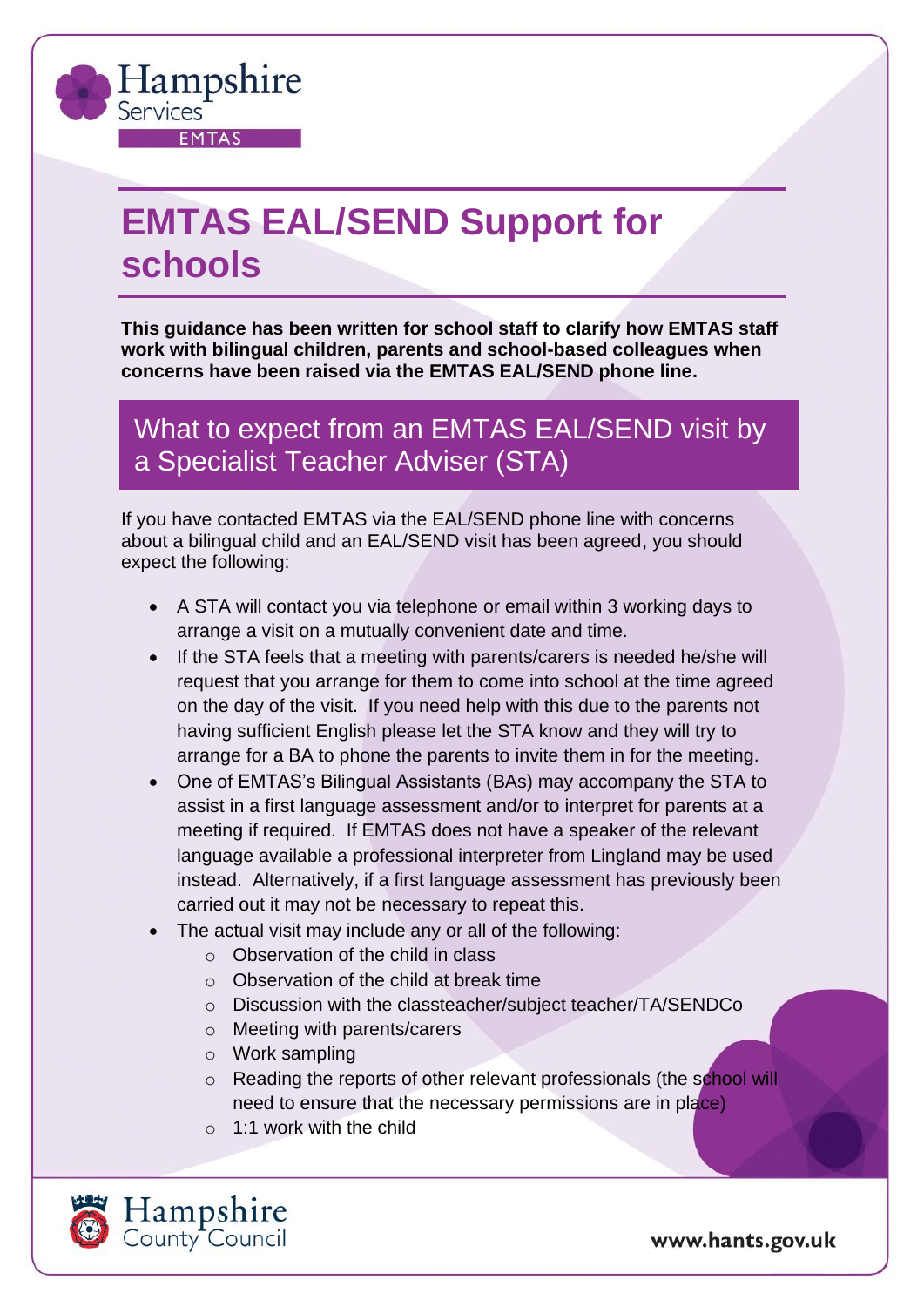

- o Assessment of first language skills
- o Feedback to school staff.
- It would be helpful if, prior to the STA's visit, the school could prepare the following:
	- o pupil's attendance record
	- o information regarding any interventions that have been tried
	- o tracking information
	- o results of any tests the pupil has completed eg reading and spelling tests
	- $\circ$  information about any external agencies involved with the child
	- $\circ$  samples of the pupil's written work.

There is a document on [this page](https://www.hants.gov.uk/educationandlearning/emtas/assessment-and-send/eal-progress) of the EMTAS website that can be helpful in collating background information about a pupil. Note that the document is for a school's internal use only and can be adapted to accommodate differing practices at local level.

- Occasionally it may be necessary for the STA to return once more on another date to finish his/her assessment if this was not possible during the first visit. If this is necessary, the STA will agree a convenient date and time with you.
- After the visit, the STA will either provide written feedback via email including recommendations, or will write up an Enhanced Pupil Progress Review report if the school is planning to request statutory assessment of the child's Special Educational Needs/Disability. This will be sent to the school as soon as possible once it has been moderated by the STA team. After receiving the report or email if you have any further questions or require any clarification, please contact the STA concerned.
- The report will indicate whether or not it appears that there may be an underlying SEND. **Please note that EMTAS staff are not qualified to formally identify SEND and that further assessment by qualified SEND specialists may be required to establish this.**

STAs are not able to make any additional visits in relation to the same child once this process has been completed and no additional reports will be produced. It is also important to understand that our reports relate to a snapshot in time and that observations and assessments made and recorded in the report were accurate at the time of the visit/s. Reports cannot be amended unless a factual error has been made. If you feel that a factual error may have been made, please contact the STA who completed the report.



www.hants.gov.uk